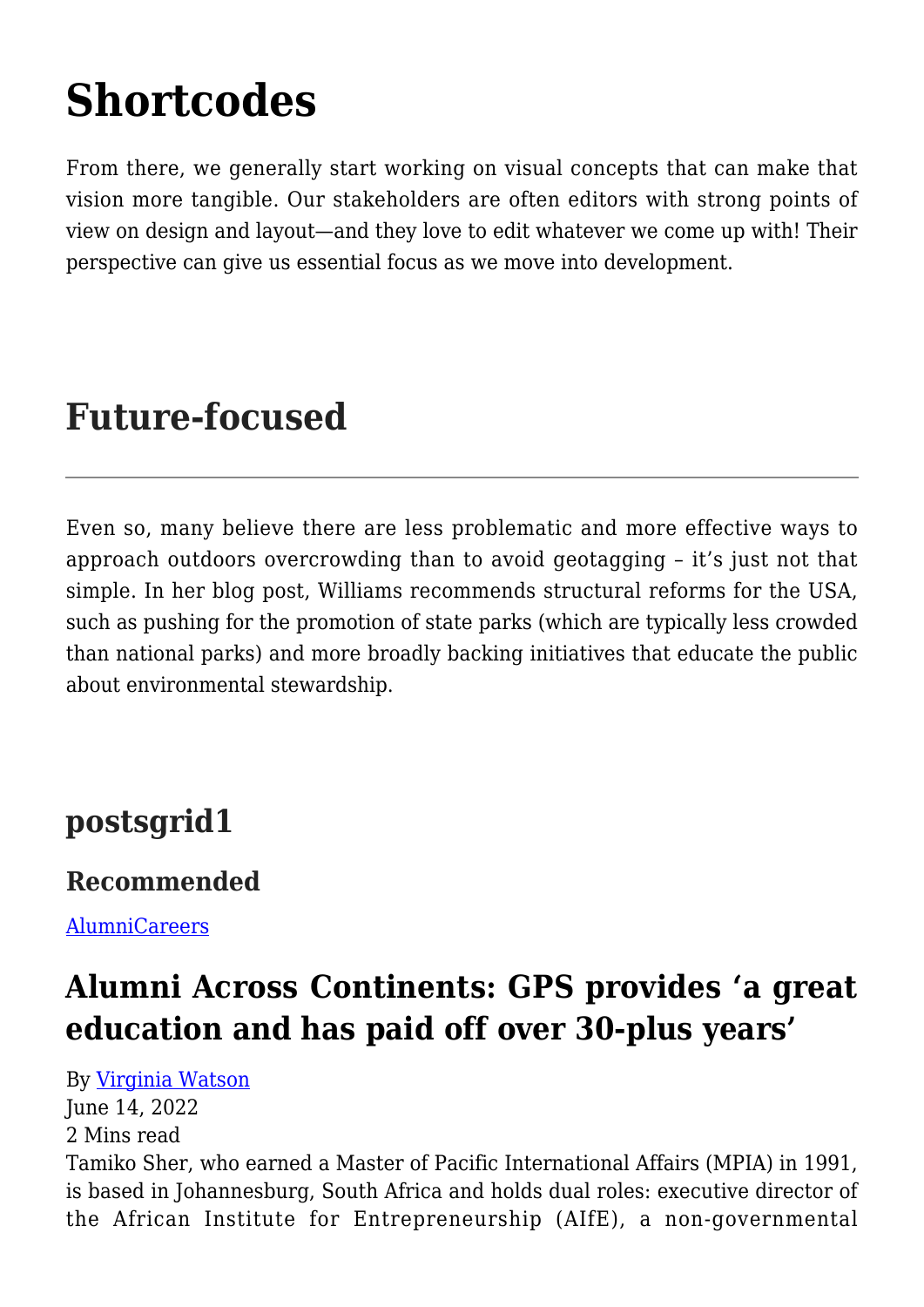organization (NGO), and owner/manager of her private virtual consulting company, Z.A. ZEN Consulting. [Alumni](https://gpsnews.ucsd.edu/category/alumni/)[Careers](https://gpsnews.ucsd.edu/category/careers/)

### **[Alumni Across Continents: 'Foreign language](https://gpsnews.ucsd.edu/alumni-across-contents-foreign-language-skills-cannot-be-underestimated/) [skills cannot be underestimated'](https://gpsnews.ucsd.edu/alumni-across-contents-foreign-language-skills-cannot-be-underestimated/)**

By [Virginia Watson](https://gpsnews.ucsd.edu/author/vwatson/) June 9, 2022 3 Mins read David Freitas earned his Master of Pacific International Affairs (MPIA) degree from the UC San Diego School of Global Policy and Strategy (GPS) in 1997. [Community](https://gpsnews.ucsd.edu/category/community/)[Students](https://gpsnews.ucsd.edu/category/students/)

# **[GPS community gathers in person to celebrate](https://gpsnews.ucsd.edu/gps-community-gathers-in-person-to-celebrate-student-achievements/) [student achievements](https://gpsnews.ucsd.edu/gps-community-gathers-in-person-to-celebrate-student-achievements/)**

By [Virginia Watson](https://gpsnews.ucsd.edu/author/vwatson/) May 24, 2022 4 Mins read Students receive numerous accolades for research, grades and giving back to their fellow students

### **postsgrid2**

#### **Recommended**

[Alumni](https://gpsnews.ucsd.edu/category/alumni/)[Careers](https://gpsnews.ucsd.edu/category/careers/)

# **[Alumni Across Continents: GPS provides 'a great](https://gpsnews.ucsd.edu/alumni-across-continents-gps-provides-a-great-education-and-has-paid-off-over-30-plus-years/) [education and has paid off over 30-plus years'](https://gpsnews.ucsd.edu/alumni-across-continents-gps-provides-a-great-education-and-has-paid-off-over-30-plus-years/)**

June 14, 2022 2 Mins read [Alumni](https://gpsnews.ucsd.edu/category/alumni/)[Careers](https://gpsnews.ucsd.edu/category/careers/)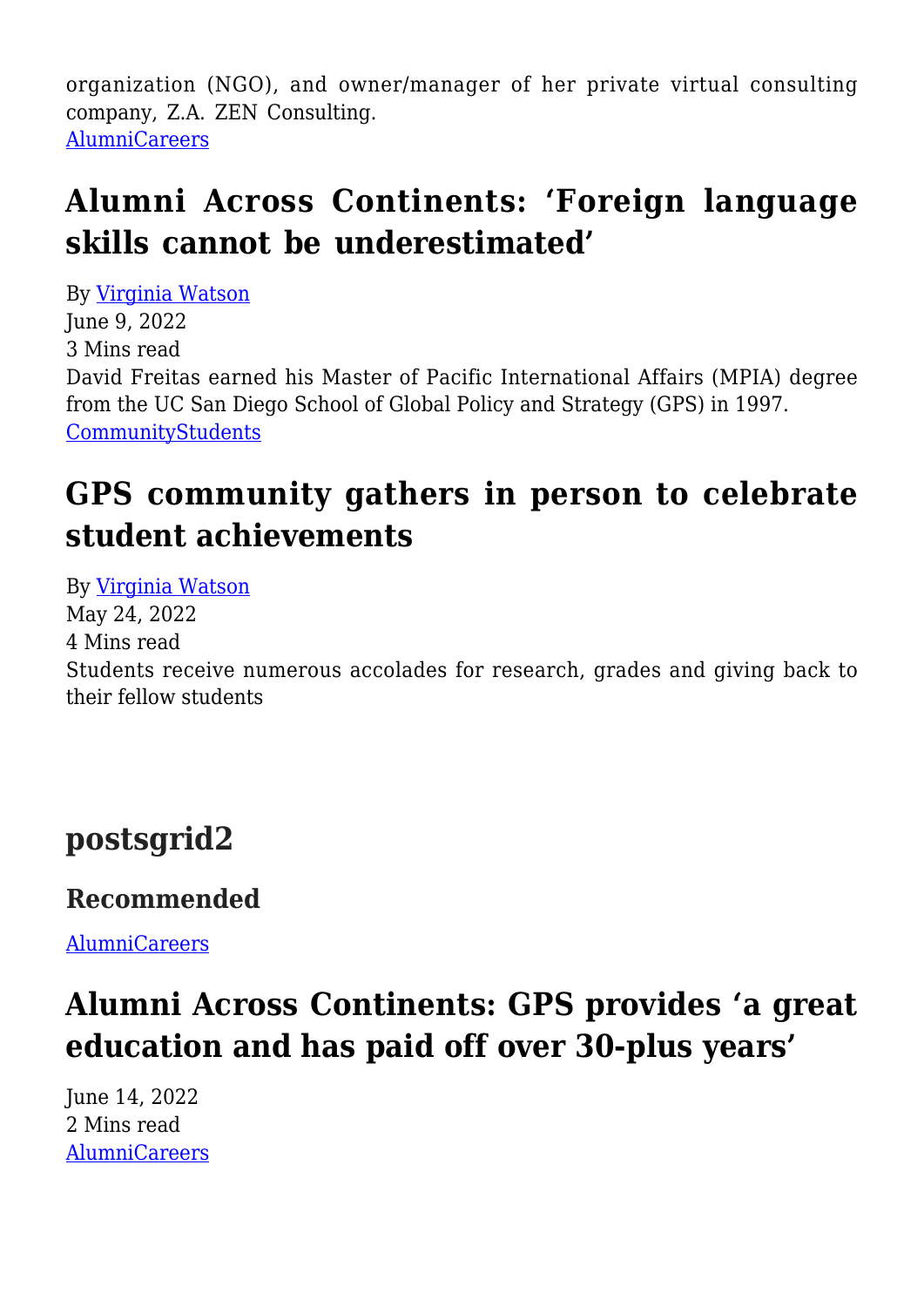# **[Alumni Across Continents: 'Foreign language](https://gpsnews.ucsd.edu/alumni-across-contents-foreign-language-skills-cannot-be-underestimated/) [skills cannot be underestimated'](https://gpsnews.ucsd.edu/alumni-across-contents-foreign-language-skills-cannot-be-underestimated/)**

June 9, 2022 3 Mins read [Community](https://gpsnews.ucsd.edu/category/community/)[Students](https://gpsnews.ucsd.edu/category/students/)

# **[GPS community gathers in person to celebrate](https://gpsnews.ucsd.edu/gps-community-gathers-in-person-to-celebrate-student-achievements/) [student achievements](https://gpsnews.ucsd.edu/gps-community-gathers-in-person-to-celebrate-student-achievements/)**

May 24, 2022 4 Mins read

# **postsgrid3**

#### **Recommended**

[Alumni](https://gpsnews.ucsd.edu/category/alumni/)[Careers](https://gpsnews.ucsd.edu/category/careers/)

# **[Alumni Across Continents: GPS provides 'a great](https://gpsnews.ucsd.edu/alumni-across-continents-gps-provides-a-great-education-and-has-paid-off-over-30-plus-years/) [education and has paid off over 30-plus years'](https://gpsnews.ucsd.edu/alumni-across-continents-gps-provides-a-great-education-and-has-paid-off-over-30-plus-years/)**

By [Virginia Watson](https://gpsnews.ucsd.edu/author/vwatson/) June 14, 2022 2 Mins read [Alumni](https://gpsnews.ucsd.edu/category/alumni/)[Careers](https://gpsnews.ucsd.edu/category/careers/)

# **[Alumni Across Continents: 'Foreign language](https://gpsnews.ucsd.edu/alumni-across-contents-foreign-language-skills-cannot-be-underestimated/) [skills cannot be underestimated'](https://gpsnews.ucsd.edu/alumni-across-contents-foreign-language-skills-cannot-be-underestimated/)**

By [Virginia Watson](https://gpsnews.ucsd.edu/author/vwatson/) June 9, 2022 3 Mins read [Community](https://gpsnews.ucsd.edu/category/community/)[Students](https://gpsnews.ucsd.edu/category/students/)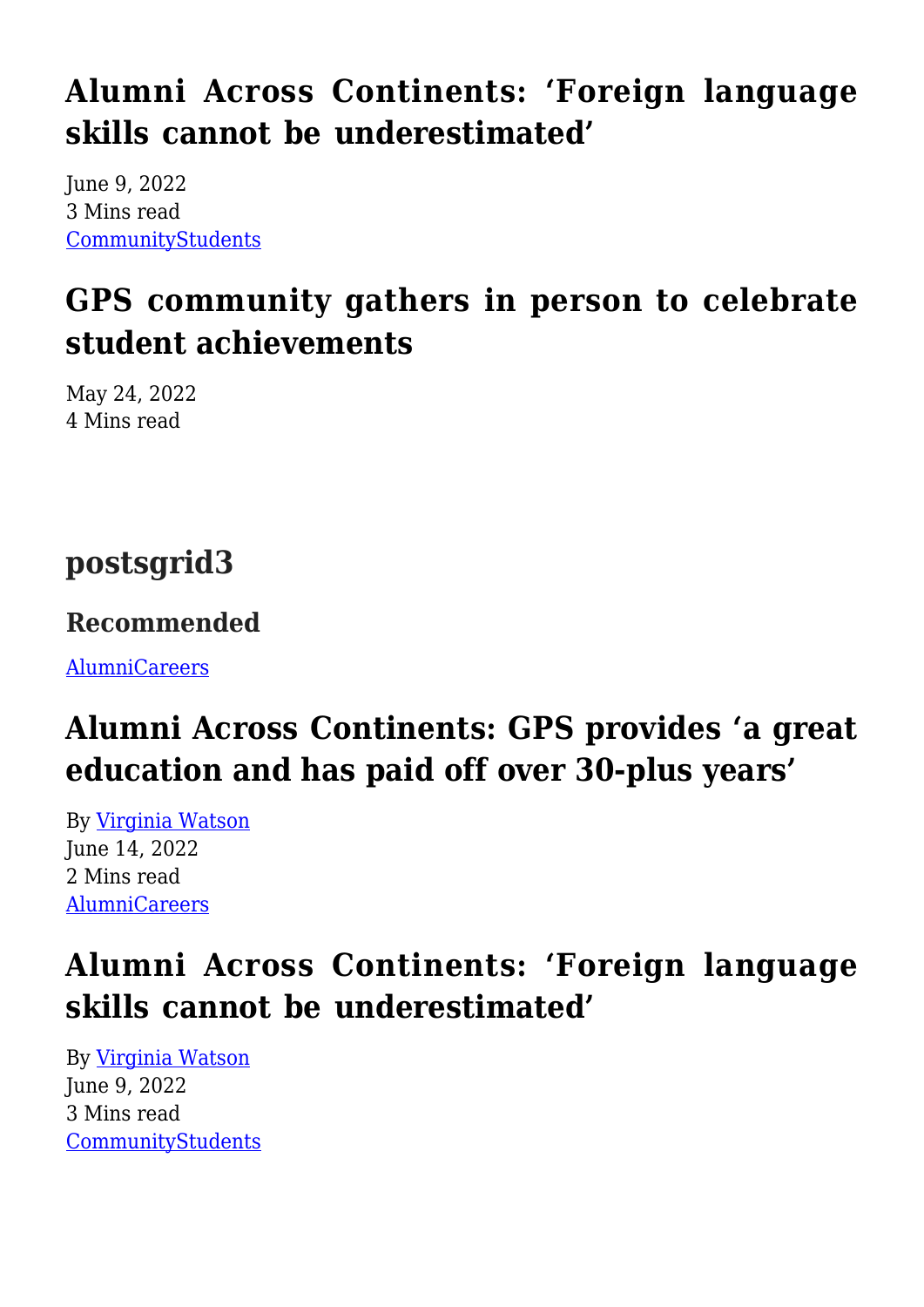# **[GPS community gathers in person to celebrate](https://gpsnews.ucsd.edu/gps-community-gathers-in-person-to-celebrate-student-achievements/) [student achievements](https://gpsnews.ucsd.edu/gps-community-gathers-in-person-to-celebrate-student-achievements/)**

By [Virginia Watson](https://gpsnews.ucsd.edu/author/vwatson/) May 24, 2022 4 Mins read

### **postsgrid4**

#### **Recommended**

[Alumni](https://gpsnews.ucsd.edu/category/alumni/)[Careers](https://gpsnews.ucsd.edu/category/careers/)

# **[Alumni Across Continents: GPS provides 'a great](https://gpsnews.ucsd.edu/alumni-across-continents-gps-provides-a-great-education-and-has-paid-off-over-30-plus-years/) [education and has paid off over 30-plus years'](https://gpsnews.ucsd.edu/alumni-across-continents-gps-provides-a-great-education-and-has-paid-off-over-30-plus-years/)**

June 14, 2022 2 Mins read [Alumni](https://gpsnews.ucsd.edu/category/alumni/)[Careers](https://gpsnews.ucsd.edu/category/careers/)

# **[Alumni Across Continents: 'Foreign language](https://gpsnews.ucsd.edu/alumni-across-contents-foreign-language-skills-cannot-be-underestimated/) [skills cannot be underestimated'](https://gpsnews.ucsd.edu/alumni-across-contents-foreign-language-skills-cannot-be-underestimated/)**

June 9, 2022 3 Mins read [Community](https://gpsnews.ucsd.edu/category/community/)[Students](https://gpsnews.ucsd.edu/category/students/)

### **[GPS community gathers in person to celebrate](https://gpsnews.ucsd.edu/gps-community-gathers-in-person-to-celebrate-student-achievements/) [student achievements](https://gpsnews.ucsd.edu/gps-community-gathers-in-person-to-celebrate-student-achievements/)**

May 24, 2022 4 Mins read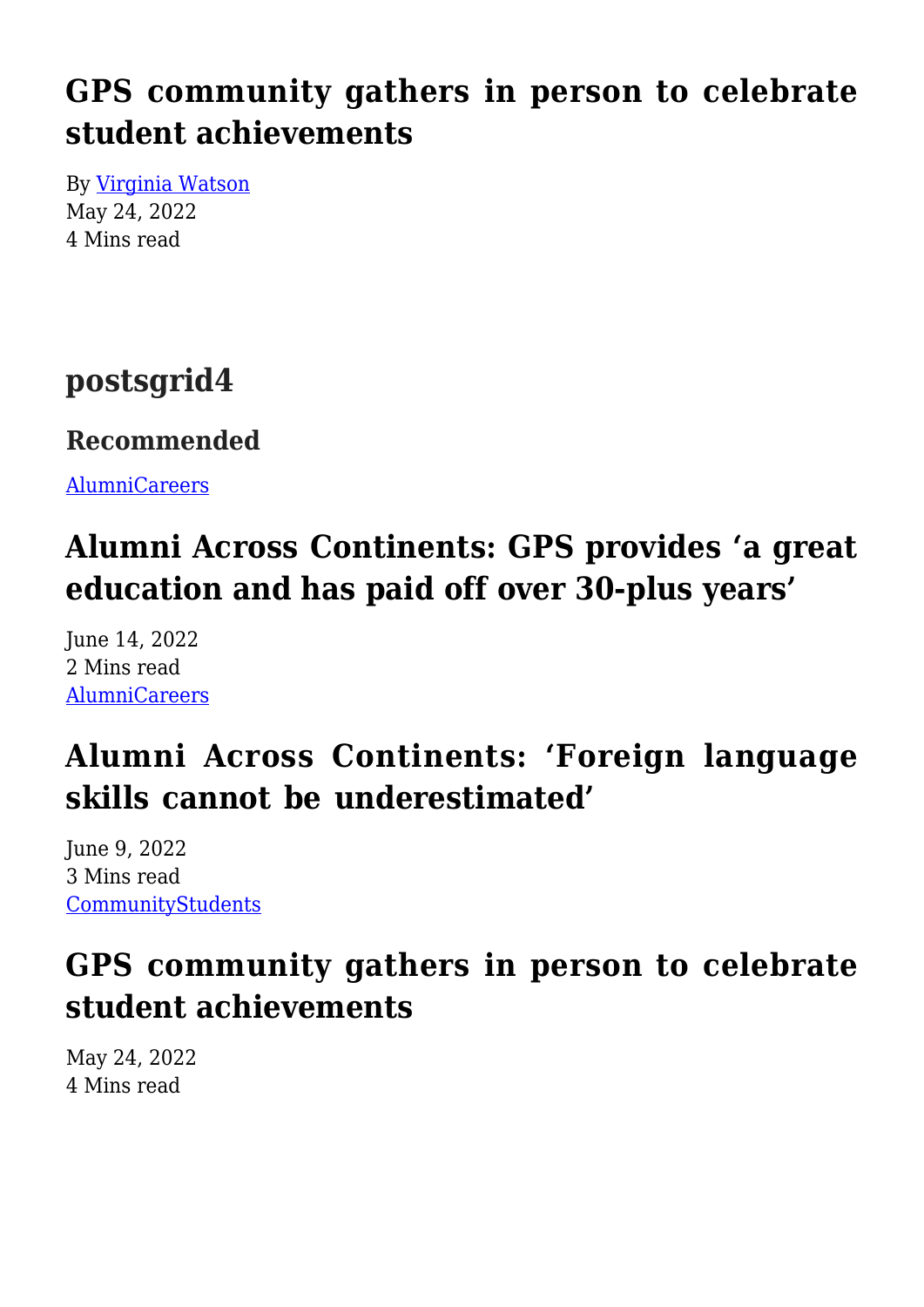### **postsgrid5**

#### **Recommended**

[Degrees](https://gpsnews.ucsd.edu/category/degrees/)[Events](https://gpsnews.ucsd.edu/category/events/)[Students](https://gpsnews.ucsd.edu/category/students/)

### **[Resilience defines the Class of 2021](https://gpsnews.ucsd.edu/resilience-defines-the-class-of-2021/)**

By [Virginia Watson](https://gpsnews.ucsd.edu/author/vwatson/) June 25, 2021 3 Mins read [Research](https://gpsnews.ucsd.edu/category/research/)

# **[USMEX Releases Preliminary Findings of](https://gpsnews.ucsd.edu/usmex-releases-preliminary-findings-of-binational-education-study/) [Binational Education Study](https://gpsnews.ucsd.edu/usmex-releases-preliminary-findings-of-binational-education-study/)**

By [GPS Media](https://gpsnews.ucsd.edu/author/amrobinson/) May 19, 2016 5 Mins read [Alumni](https://gpsnews.ucsd.edu/category/alumni/)[Careers](https://gpsnews.ucsd.edu/category/careers/)

# **[Veronica Valdez on 'rolling up your sleeves and](https://gpsnews.ucsd.edu/veronica-valdez-on-rolling-up-your-sleeves-and-going-for-it/) [going for it'](https://gpsnews.ucsd.edu/veronica-valdez-on-rolling-up-your-sleeves-and-going-for-it/)**

By [GPS Media](https://gpsnews.ucsd.edu/author/amrobinson/) November 3, 2015 3 Mins read

**postsgrid6**

#### **Recommended**

[Alumni](https://gpsnews.ucsd.edu/category/alumni/)[Careers](https://gpsnews.ucsd.edu/category/careers/)

# **[Alumni Across Continents: GPS provides 'a great](https://gpsnews.ucsd.edu/alumni-across-continents-gps-provides-a-great-education-and-has-paid-off-over-30-plus-years/)**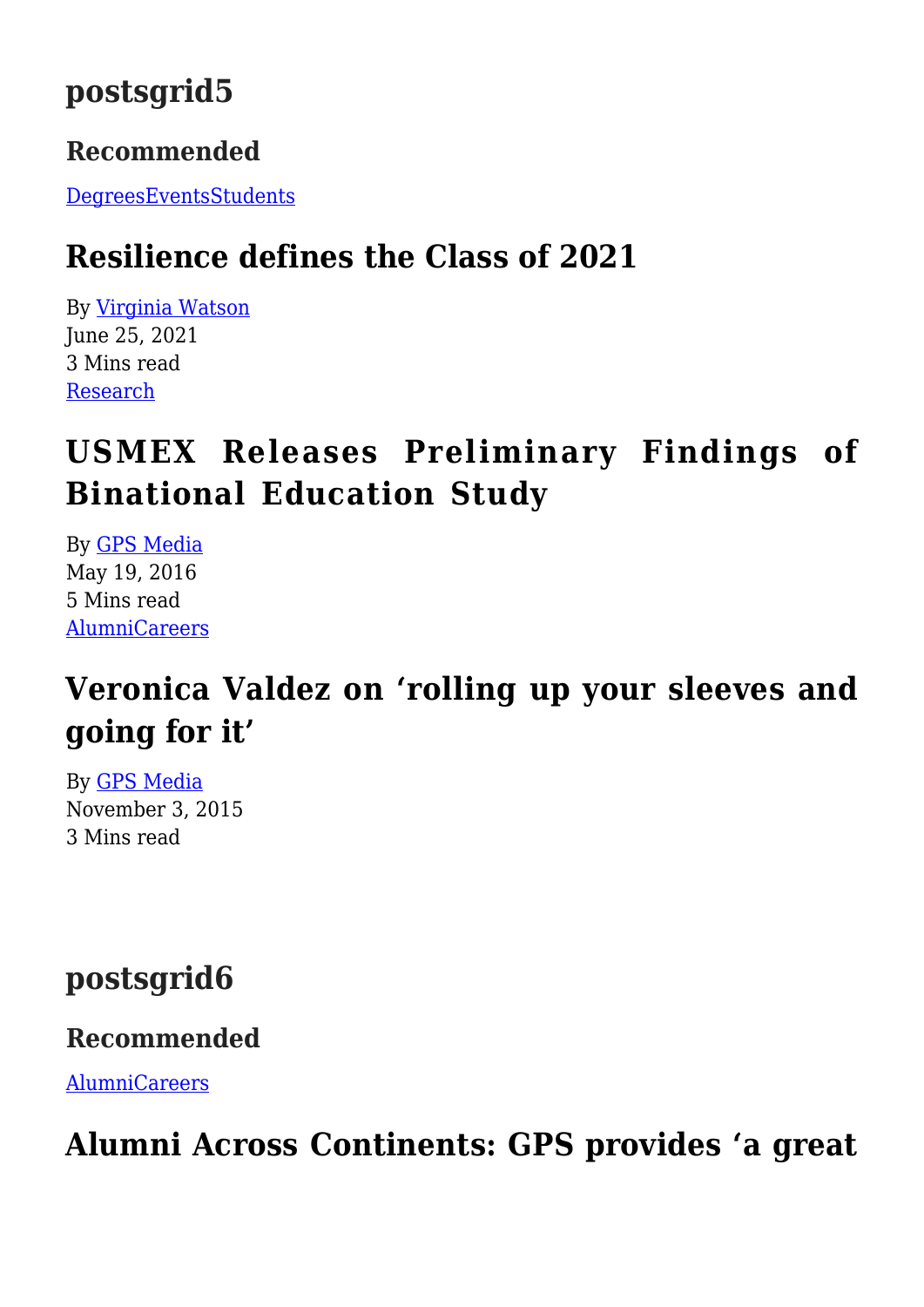### **[education and has paid off over 30-plus years'](https://gpsnews.ucsd.edu/alumni-across-continents-gps-provides-a-great-education-and-has-paid-off-over-30-plus-years/)**

By [Virginia Watson](https://gpsnews.ucsd.edu/author/vwatson/) June 14, 2022 2 Mins read [Alumni](https://gpsnews.ucsd.edu/category/alumni/)[Careers](https://gpsnews.ucsd.edu/category/careers/)

# **[Alumni Across Continents: 'Foreign language](https://gpsnews.ucsd.edu/alumni-across-contents-foreign-language-skills-cannot-be-underestimated/) [skills cannot be underestimated'](https://gpsnews.ucsd.edu/alumni-across-contents-foreign-language-skills-cannot-be-underestimated/)**

By [Virginia Watson](https://gpsnews.ucsd.edu/author/vwatson/) June 9, 2022 3 Mins read [Community](https://gpsnews.ucsd.edu/category/community/)[Students](https://gpsnews.ucsd.edu/category/students/)

# **[GPS community gathers in person to celebrate](https://gpsnews.ucsd.edu/gps-community-gathers-in-person-to-celebrate-student-achievements/) [student achievements](https://gpsnews.ucsd.edu/gps-community-gathers-in-person-to-celebrate-student-achievements/)**

By [Virginia Watson](https://gpsnews.ucsd.edu/author/vwatson/) May 24, 2022 4 Mins read

### **postsgrid7**

#### **Recommended**

[Alumni](https://gpsnews.ucsd.edu/category/alumni/)[Careers](https://gpsnews.ucsd.edu/category/careers/)

# **[Alumni Across Continents: GPS provides 'a great](https://gpsnews.ucsd.edu/alumni-across-continents-gps-provides-a-great-education-and-has-paid-off-over-30-plus-years/) [education and has paid off over 30-plus years'](https://gpsnews.ucsd.edu/alumni-across-continents-gps-provides-a-great-education-and-has-paid-off-over-30-plus-years/)**

By [Virginia Watson](https://gpsnews.ucsd.edu/author/vwatson/) June 14, 2022 [Alumni](https://gpsnews.ucsd.edu/category/alumni/)[Careers](https://gpsnews.ucsd.edu/category/careers/)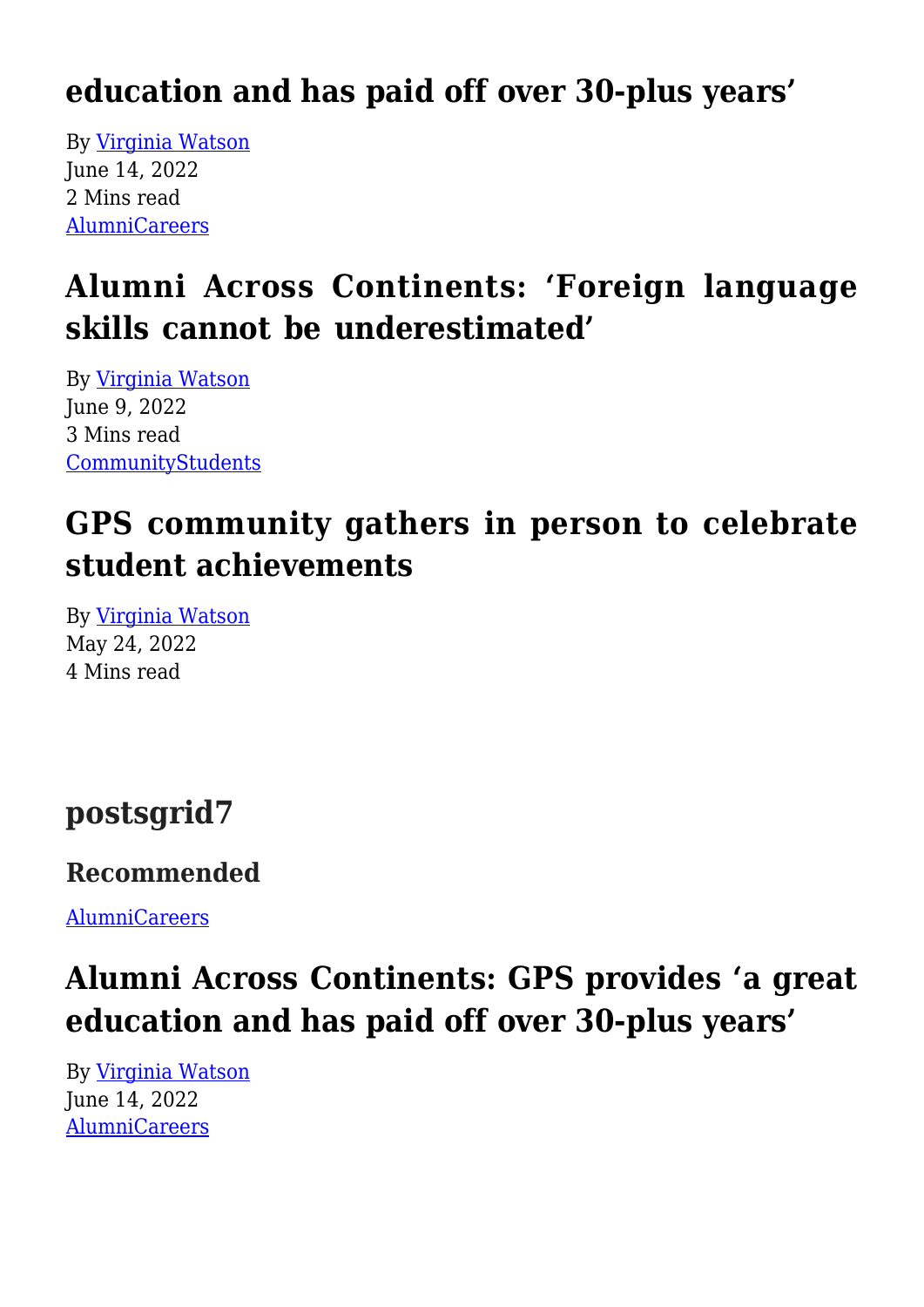# **[Alumni Across Continents: 'Foreign language](https://gpsnews.ucsd.edu/alumni-across-contents-foreign-language-skills-cannot-be-underestimated/) [skills cannot be underestimated'](https://gpsnews.ucsd.edu/alumni-across-contents-foreign-language-skills-cannot-be-underestimated/)**

By [Virginia Watson](https://gpsnews.ucsd.edu/author/vwatson/) June 9, 2022 [Community](https://gpsnews.ucsd.edu/category/community/)[Students](https://gpsnews.ucsd.edu/category/students/)

# **[GPS community gathers in person to celebrate](https://gpsnews.ucsd.edu/gps-community-gathers-in-person-to-celebrate-student-achievements/) [student achievements](https://gpsnews.ucsd.edu/gps-community-gathers-in-person-to-celebrate-student-achievements/)**

By [Virginia Watson](https://gpsnews.ucsd.edu/author/vwatson/) May 24, 2022

# **postsgrid8**

#### **Recommended**

[Alumni](https://gpsnews.ucsd.edu/category/alumni/)[Careers](https://gpsnews.ucsd.edu/category/careers/)

# **[Alumni Across Continents: GPS provides 'a great](https://gpsnews.ucsd.edu/alumni-across-continents-gps-provides-a-great-education-and-has-paid-off-over-30-plus-years/) [education and has paid off over 30-plus years'](https://gpsnews.ucsd.edu/alumni-across-continents-gps-provides-a-great-education-and-has-paid-off-over-30-plus-years/)**

By [Virginia Watson](https://gpsnews.ucsd.edu/author/vwatson/) June 14, 2022 2 Mins read Tamiko Sher, who earned a Master of Pacific International Affairs (MPIA) in 1991, is based in Johannesburg, South Africa and holds dual roles: executive director of the African Institute for Entrepreneurship (AIfE), a non-governmental organization (NGO), and owner/manager of her private virtual consulting company, Z.A. ZEN Consulting. [Alumni](https://gpsnews.ucsd.edu/category/alumni/)[Careers](https://gpsnews.ucsd.edu/category/careers/)

# **[Alumni Across Continents: 'Foreign language](https://gpsnews.ucsd.edu/alumni-across-contents-foreign-language-skills-cannot-be-underestimated/) [skills cannot be underestimated'](https://gpsnews.ucsd.edu/alumni-across-contents-foreign-language-skills-cannot-be-underestimated/)**

By [Virginia Watson](https://gpsnews.ucsd.edu/author/vwatson/)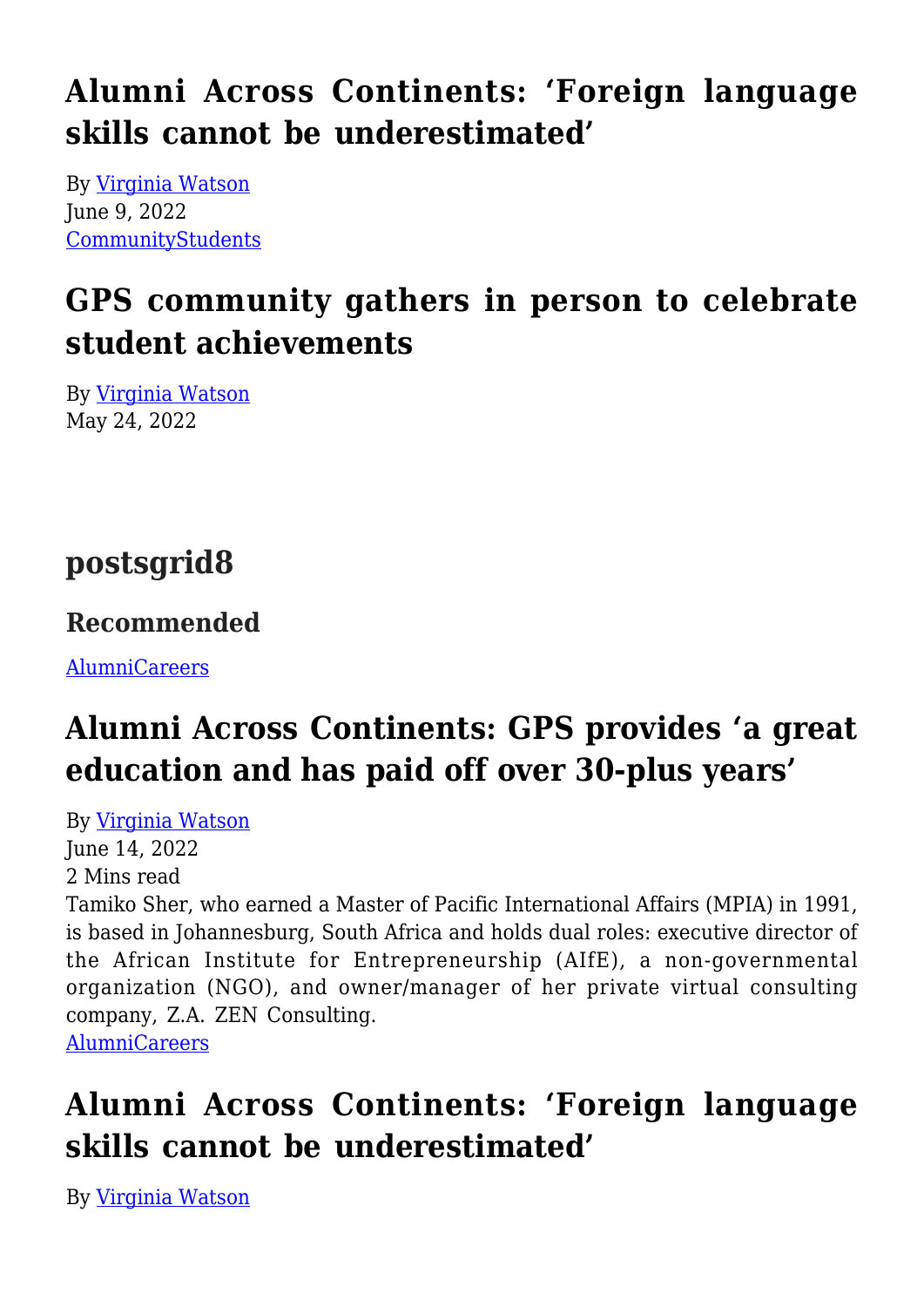June 9, 2022 3 Mins read David Freitas earned his Master of Pacific International Affairs (MPIA) degree from the UC San Diego School of Global Policy and Strategy (GPS) in 1997. [Community](https://gpsnews.ucsd.edu/category/community/)[Students](https://gpsnews.ucsd.edu/category/students/)

# **[GPS community gathers in person to celebrate](https://gpsnews.ucsd.edu/gps-community-gathers-in-person-to-celebrate-student-achievements/) [student achievements](https://gpsnews.ucsd.edu/gps-community-gathers-in-person-to-celebrate-student-achievements/)**

By [Virginia Watson](https://gpsnews.ucsd.edu/author/vwatson/) May 24, 2022 4 Mins read Students receive numerous accolades for research, grades and giving back to their fellow students

### **postsgrid9**

#### **Recommended**

[Alumni](https://gpsnews.ucsd.edu/category/alumni/)[Careers](https://gpsnews.ucsd.edu/category/careers/)

# **[Alumni Across Continents: GPS provides 'a great](https://gpsnews.ucsd.edu/alumni-across-continents-gps-provides-a-great-education-and-has-paid-off-over-30-plus-years/) [education and has paid off over 30-plus years'](https://gpsnews.ucsd.edu/alumni-across-continents-gps-provides-a-great-education-and-has-paid-off-over-30-plus-years/)**

June 14, 2022 2 Mins read [Alumni](https://gpsnews.ucsd.edu/category/alumni/)[Careers](https://gpsnews.ucsd.edu/category/careers/)

# **[Alumni Across Continents: 'Foreign language](https://gpsnews.ucsd.edu/alumni-across-contents-foreign-language-skills-cannot-be-underestimated/) [skills cannot be underestimated'](https://gpsnews.ucsd.edu/alumni-across-contents-foreign-language-skills-cannot-be-underestimated/)**

June 9, 2022 3 Mins read [Community](https://gpsnews.ucsd.edu/category/community/)[Students](https://gpsnews.ucsd.edu/category/students/)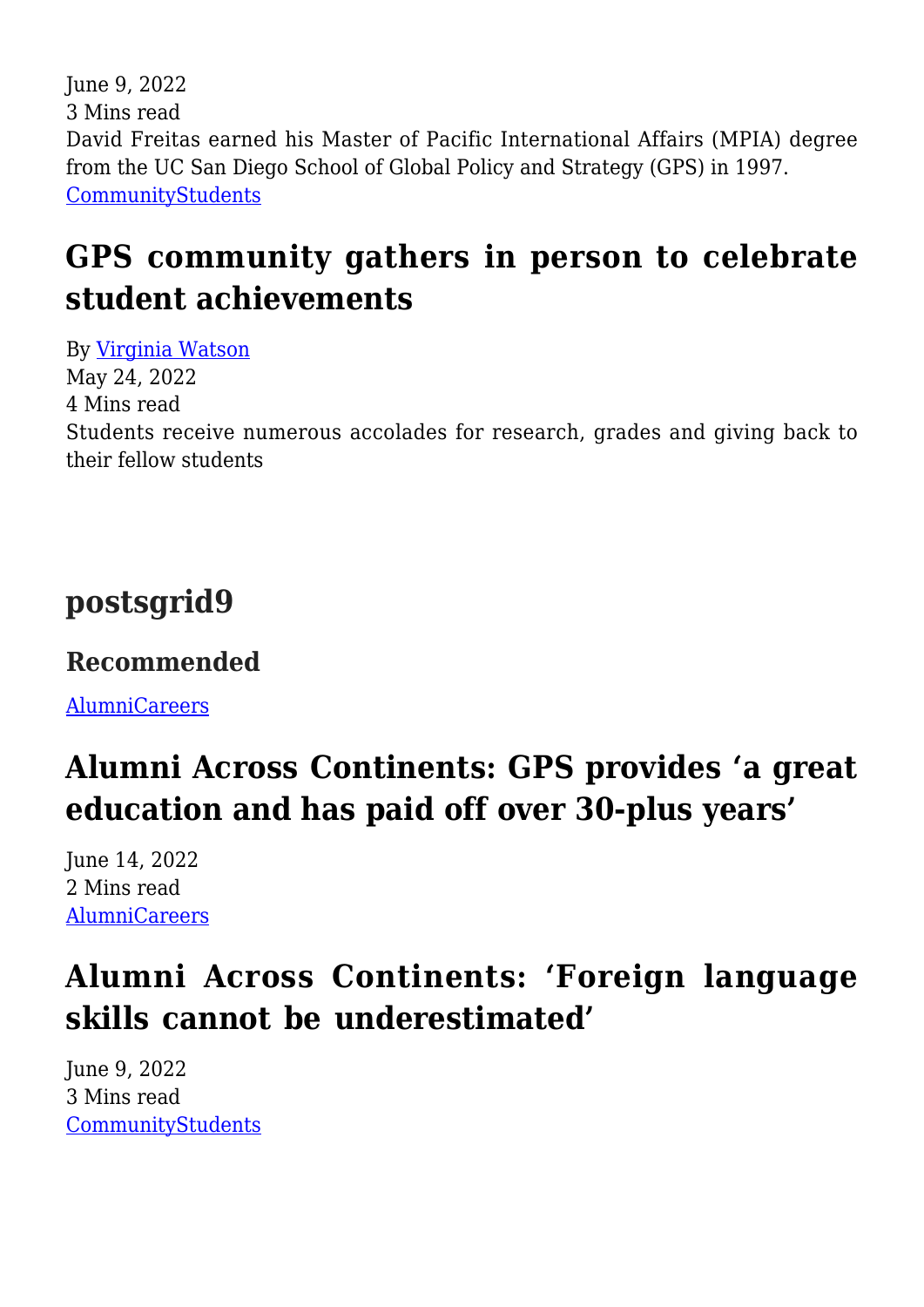# **[GPS community gathers in person to celebrate](https://gpsnews.ucsd.edu/gps-community-gathers-in-person-to-celebrate-student-achievements/) [student achievements](https://gpsnews.ucsd.edu/gps-community-gathers-in-person-to-celebrate-student-achievements/)**

May 24, 2022 4 Mins read [Faculty](https://gpsnews.ucsd.edu/category/faculty/)[Research](https://gpsnews.ucsd.edu/category/research/)

### **[Coalitions of the Weak](https://gpsnews.ucsd.edu/coalitions-of-the-weak/)**

May 24, 2022 3 Mins read **[Careers](https://gpsnews.ucsd.edu/category/careers/)[Students](https://gpsnews.ucsd.edu/category/students/)** 

# **[Student Perspectives: 'Perks are nice, but pay](https://gpsnews.ucsd.edu/student-perspectives-perks-are-nice-but-pay-equity-is-better/) [equity is better'](https://gpsnews.ucsd.edu/student-perspectives-perks-are-nice-but-pay-equity-is-better/)**

May 24, 2022 3 Mins read **[Community](https://gpsnews.ucsd.edu/category/community/)** 

### **[Your next great summer read](https://gpsnews.ucsd.edu/your-next-great-summer-read/)**

May 24, 2022 3 Mins read

### **postsmasonry2**

#### **Recommended**

[Alumni](https://gpsnews.ucsd.edu/category/alumni/)[Careers](https://gpsnews.ucsd.edu/category/careers/)

# **[Alumni Across Continents: GPS provides 'a great](https://gpsnews.ucsd.edu/alumni-across-continents-gps-provides-a-great-education-and-has-paid-off-over-30-plus-years/)**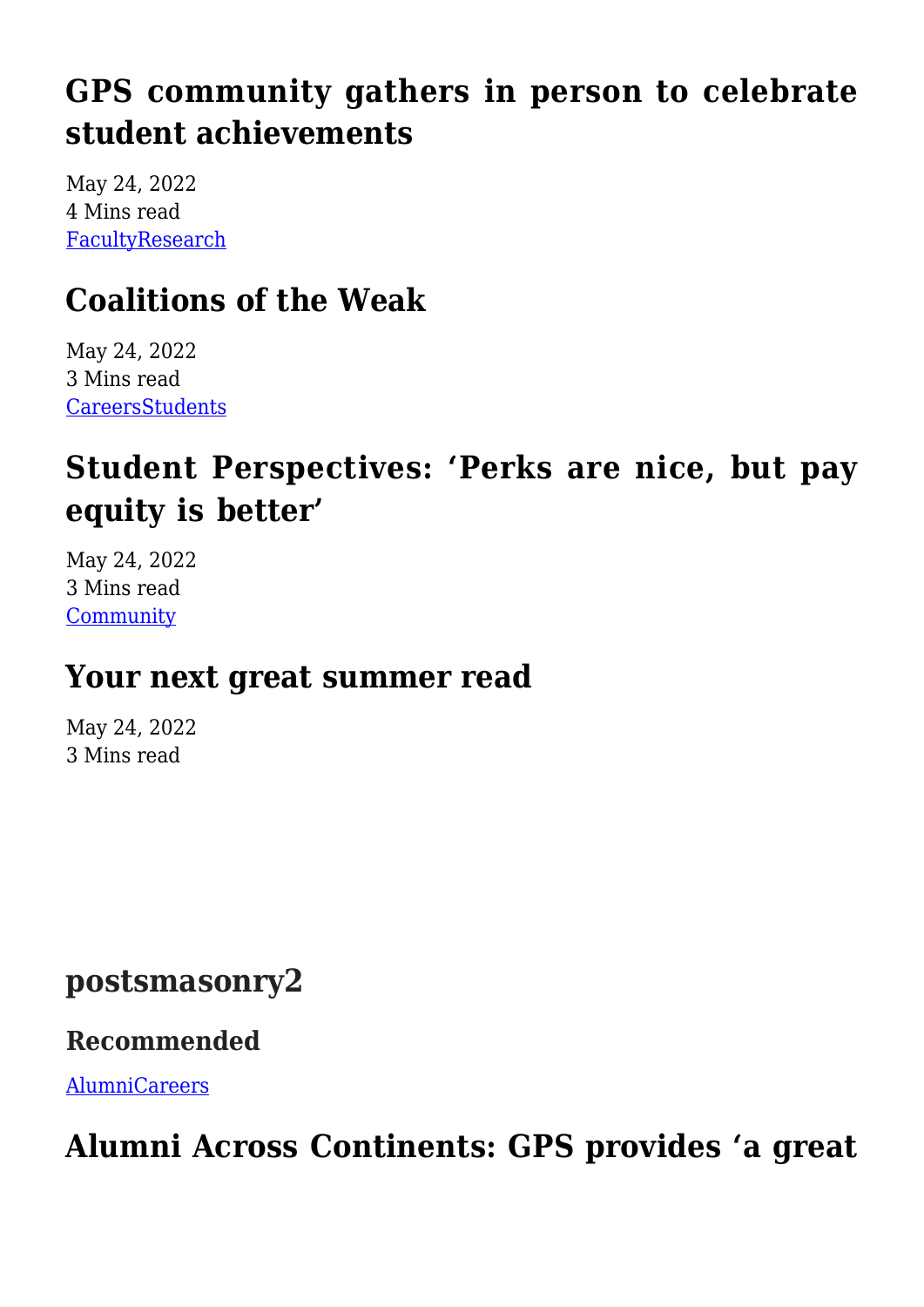### **[education and has paid off over 30-plus years'](https://gpsnews.ucsd.edu/alumni-across-continents-gps-provides-a-great-education-and-has-paid-off-over-30-plus-years/)**

By [Virginia Watson](https://gpsnews.ucsd.edu/author/vwatson/)

June 14, 2022

2 Mins read

Tamiko Sher, who earned a Master of Pacific International Affairs (MPIA) in 1991, is based in Johannesburg, South Africa and holds dual roles: executive director of the African Institute for Entrepreneurship (AIfE), a non-governmental organization (NGO), and owner/manager of her private virtual consulting company, Z.A. ZEN Consulting. [Alumni](https://gpsnews.ucsd.edu/category/alumni/)[Careers](https://gpsnews.ucsd.edu/category/careers/)

### **[Alumni Across Continents: 'Foreign language](https://gpsnews.ucsd.edu/alumni-across-contents-foreign-language-skills-cannot-be-underestimated/) [skills cannot be underestimated'](https://gpsnews.ucsd.edu/alumni-across-contents-foreign-language-skills-cannot-be-underestimated/)**

June 9, 2022 3 Mins read **[Community](https://gpsnews.ucsd.edu/category/community/)[Students](https://gpsnews.ucsd.edu/category/students/)** 

### **[GPS community gathers in person to celebrate](https://gpsnews.ucsd.edu/gps-community-gathers-in-person-to-celebrate-student-achievements/) [student achievements](https://gpsnews.ucsd.edu/gps-community-gathers-in-person-to-celebrate-student-achievements/)**

May 24, 2022 4 Mins read [Faculty](https://gpsnews.ucsd.edu/category/faculty/)[Research](https://gpsnews.ucsd.edu/category/research/)

### **[Coalitions of the Weak](https://gpsnews.ucsd.edu/coalitions-of-the-weak/)**

By [Virginia Watson](https://gpsnews.ucsd.edu/author/vwatson/) May 24, 2022 3 Mins read **[Careers](https://gpsnews.ucsd.edu/category/careers/)[Students](https://gpsnews.ucsd.edu/category/students/)** 

# **[Student Perspectives: 'Perks are nice, but pay](https://gpsnews.ucsd.edu/student-perspectives-perks-are-nice-but-pay-equity-is-better/) [equity is better'](https://gpsnews.ucsd.edu/student-perspectives-perks-are-nice-but-pay-equity-is-better/)**

By [GPS Media](https://gpsnews.ucsd.edu/author/amrobinson/) May 24, 2022 3 Mins read **[Community](https://gpsnews.ucsd.edu/category/community/)**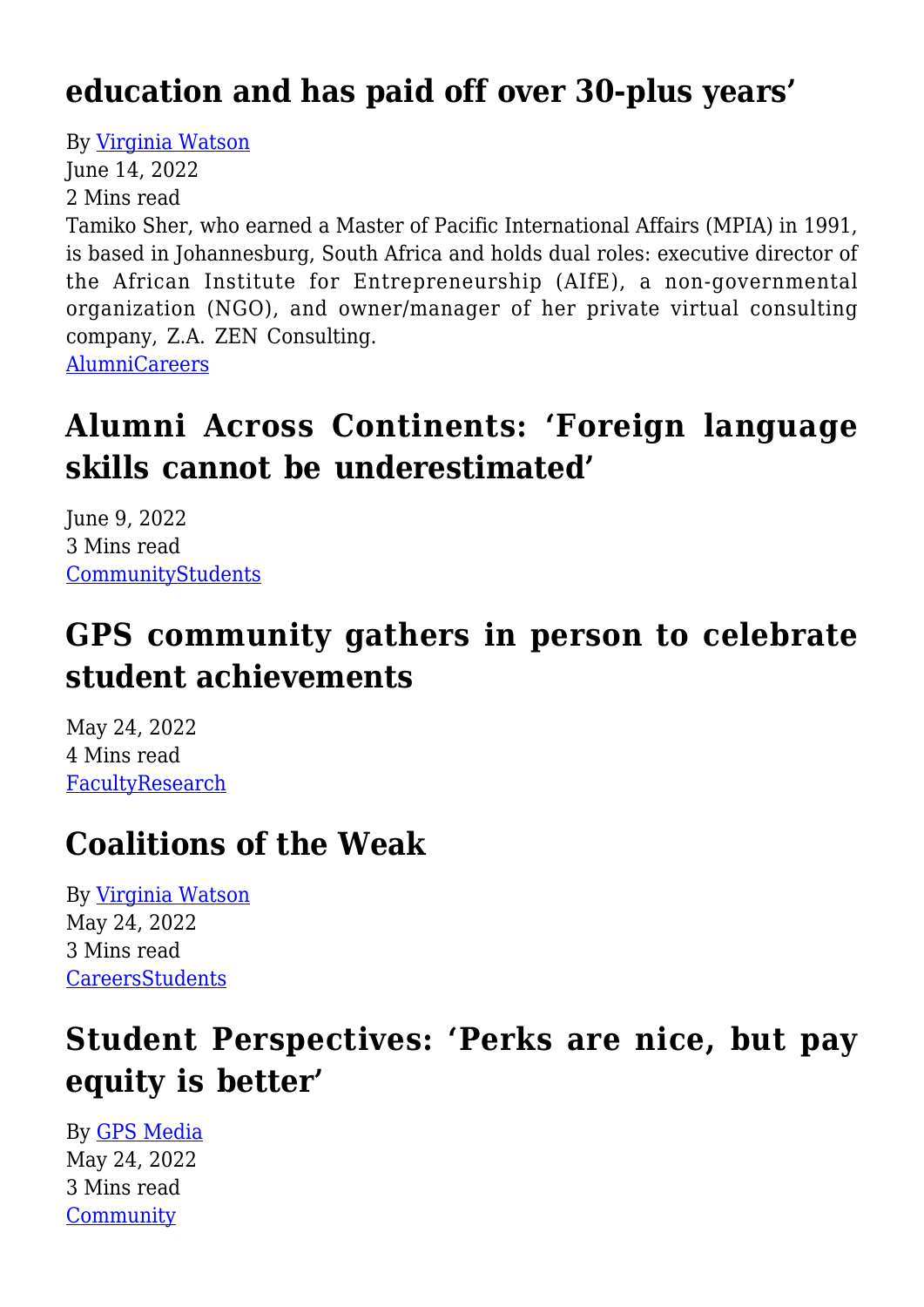### **[Your next great summer read](https://gpsnews.ucsd.edu/your-next-great-summer-read/)**

By [Virginia Watson](https://gpsnews.ucsd.edu/author/vwatson/) May 24, 2022 3 Mins read [Alumni](https://gpsnews.ucsd.edu/category/alumni/)[Careers](https://gpsnews.ucsd.edu/category/careers/)

### **[Meet the GPS Career Services team](https://gpsnews.ucsd.edu/meet-the-gps-career-services-team/)**

By [Virginia Watson](https://gpsnews.ucsd.edu/author/vwatson/) April 29, 2022 5 Mins read **[Degrees](https://gpsnews.ucsd.edu/category/degrees/)[Students](https://gpsnews.ucsd.edu/category/students/)** 

### **['My classmates are all superheroes'](https://gpsnews.ucsd.edu/my-classmates-are-all-superheroes/)**

April 29, 2022 4 Mins read

### **postsmasonry3**

#### **Recommended**

[Alumni](https://gpsnews.ucsd.edu/category/alumni/)[Careers](https://gpsnews.ucsd.edu/category/careers/)

### **[Alumni Across Continents: GPS provides 'a great](https://gpsnews.ucsd.edu/alumni-across-continents-gps-provides-a-great-education-and-has-paid-off-over-30-plus-years/) [education and has paid off over 30-plus years'](https://gpsnews.ucsd.edu/alumni-across-continents-gps-provides-a-great-education-and-has-paid-off-over-30-plus-years/)**

#### By [Virginia Watson](https://gpsnews.ucsd.edu/author/vwatson/)

June 14, 2022 2 Mins read

Tamiko Sher, who earned a Master of Pacific International Affairs (MPIA) in 1991, is based in Johannesburg, South Africa and holds dual roles: executive director of the African Institute for Entrepreneurship (AIfE), a non-governmental organization (NGO), and owner/manager of her private virtual consulting company, Z.A. ZEN Consulting.

[Alumni](https://gpsnews.ucsd.edu/category/alumni/)[Careers](https://gpsnews.ucsd.edu/category/careers/)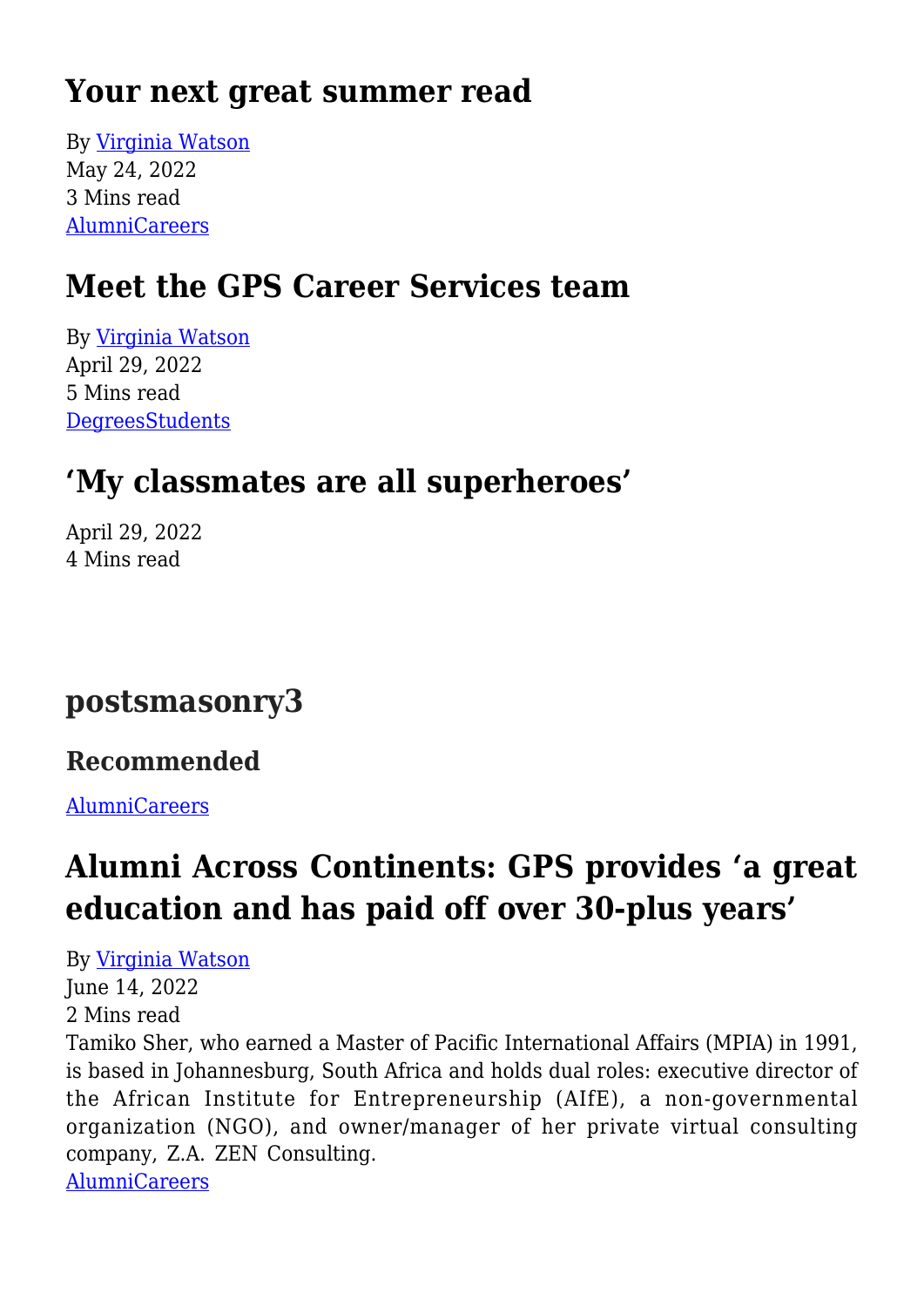### **[Alumni Across Continents: 'Foreign language](https://gpsnews.ucsd.edu/alumni-across-contents-foreign-language-skills-cannot-be-underestimated/) [skills cannot be underestimated'](https://gpsnews.ucsd.edu/alumni-across-contents-foreign-language-skills-cannot-be-underestimated/)**

June 9, 2022 3 Mins read [Community](https://gpsnews.ucsd.edu/category/community/)[Students](https://gpsnews.ucsd.edu/category/students/)

### **[GPS community gathers in person to celebrate](https://gpsnews.ucsd.edu/gps-community-gathers-in-person-to-celebrate-student-achievements/) [student achievements](https://gpsnews.ucsd.edu/gps-community-gathers-in-person-to-celebrate-student-achievements/)**

May 24, 2022 4 Mins read [Faculty](https://gpsnews.ucsd.edu/category/faculty/)[Research](https://gpsnews.ucsd.edu/category/research/)

# **[Coalitions of the Weak](https://gpsnews.ucsd.edu/coalitions-of-the-weak/)**

May 24, 2022 3 Mins read

#### [Alumni](https://gpsnews.ucsd.edu/category/alumni/)[Careers](https://gpsnews.ucsd.edu/category/careers/)

# **[Alumni Across Continents: GPS provides 'a great](https://gpsnews.ucsd.edu/alumni-across-continents-gps-provides-a-great-education-and-has-paid-off-over-30-plus-years/) [education and has paid off over 30-plus years'](https://gpsnews.ucsd.edu/alumni-across-continents-gps-provides-a-great-education-and-has-paid-off-over-30-plus-years/)**

June 14, 2022 2 Mins read

Tamiko Sher, who earned a Master of Pacific International Affairs (MPIA) in 1991, is based in Johannesburg, South Africa and holds dual roles: executive director of the African Institute for Entrepreneurship (AIfE), a non-governmental organization (NGO), and owner/manager of her private virtual consulting company, Z.A. ZEN Consulting.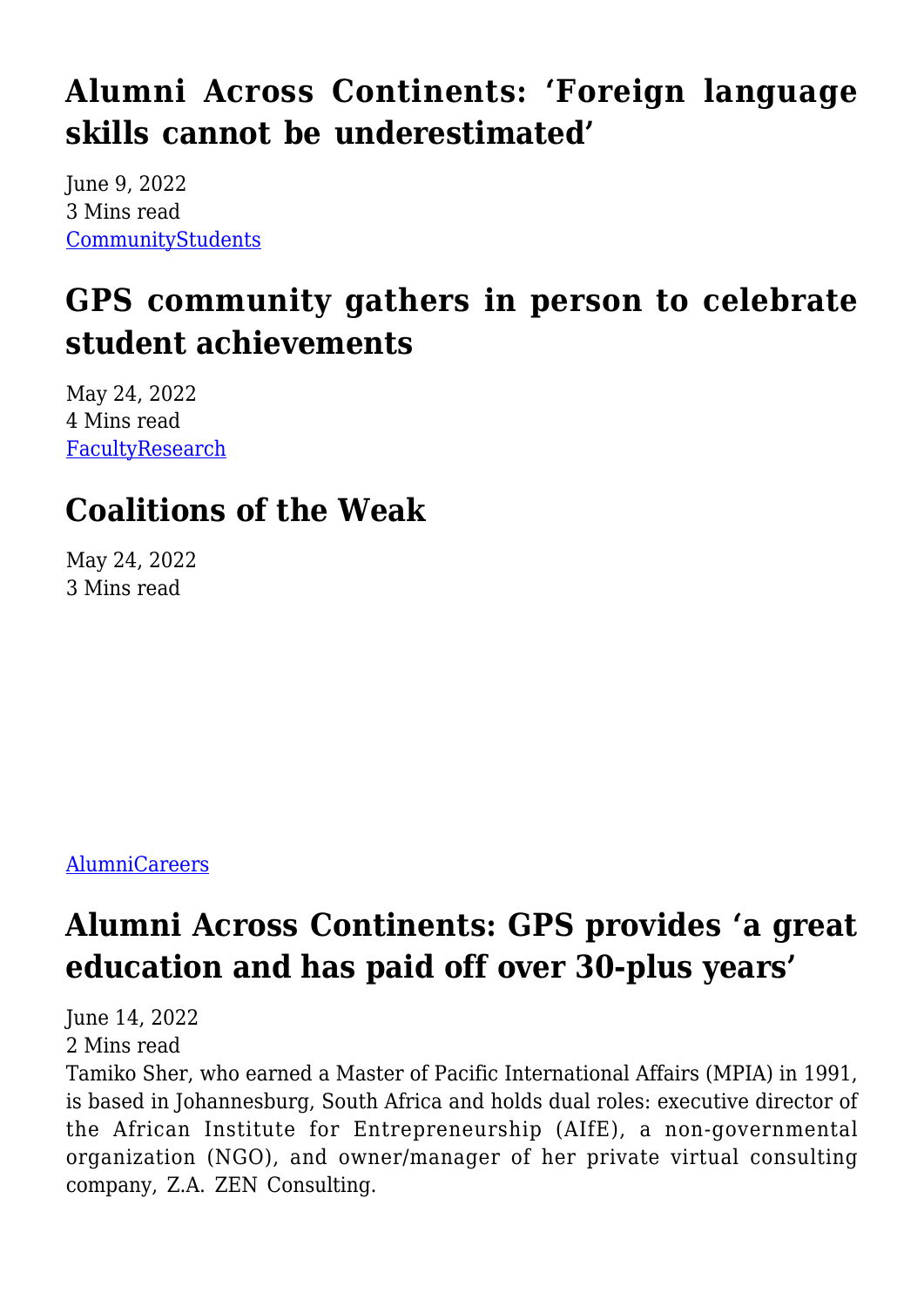### **showcase3**

#### **Recommended**

[Alumni](https://gpsnews.ucsd.edu/category/alumni/)[Careers](https://gpsnews.ucsd.edu/category/careers/)

# **[Alumni Across Continents: 'Foreign language](https://gpsnews.ucsd.edu/alumni-across-contents-foreign-language-skills-cannot-be-underestimated/) [skills cannot be underestimated'](https://gpsnews.ucsd.edu/alumni-across-contents-foreign-language-skills-cannot-be-underestimated/)**

By [Virginia Watson](https://gpsnews.ucsd.edu/author/vwatson/) June 9, 2022 3 Mins read [Community](https://gpsnews.ucsd.edu/category/community/)[Students](https://gpsnews.ucsd.edu/category/students/)

# **[GPS community gathers in person to celebrate](https://gpsnews.ucsd.edu/gps-community-gathers-in-person-to-celebrate-student-achievements/) [student achievements](https://gpsnews.ucsd.edu/gps-community-gathers-in-person-to-celebrate-student-achievements/)**

By [Virginia Watson](https://gpsnews.ucsd.edu/author/vwatson/) May 24, 2022 4 Mins read [Faculty](https://gpsnews.ucsd.edu/category/faculty/)[Research](https://gpsnews.ucsd.edu/category/research/)

# **[Coalitions of the Weak](https://gpsnews.ucsd.edu/coalitions-of-the-weak/)**

By [Virginia Watson](https://gpsnews.ucsd.edu/author/vwatson/) May 24, 2022 3 Mins read **[Careers](https://gpsnews.ucsd.edu/category/careers/)[Students](https://gpsnews.ucsd.edu/category/students/)** 

# **[Student Perspectives: 'Perks are nice, but pay](https://gpsnews.ucsd.edu/student-perspectives-perks-are-nice-but-pay-equity-is-better/) [equity is better'](https://gpsnews.ucsd.edu/student-perspectives-perks-are-nice-but-pay-equity-is-better/)**

By [GPS Media](https://gpsnews.ucsd.edu/author/amrobinson/) May 24, 2022 3 Mins read **[Community](https://gpsnews.ucsd.edu/category/community/)**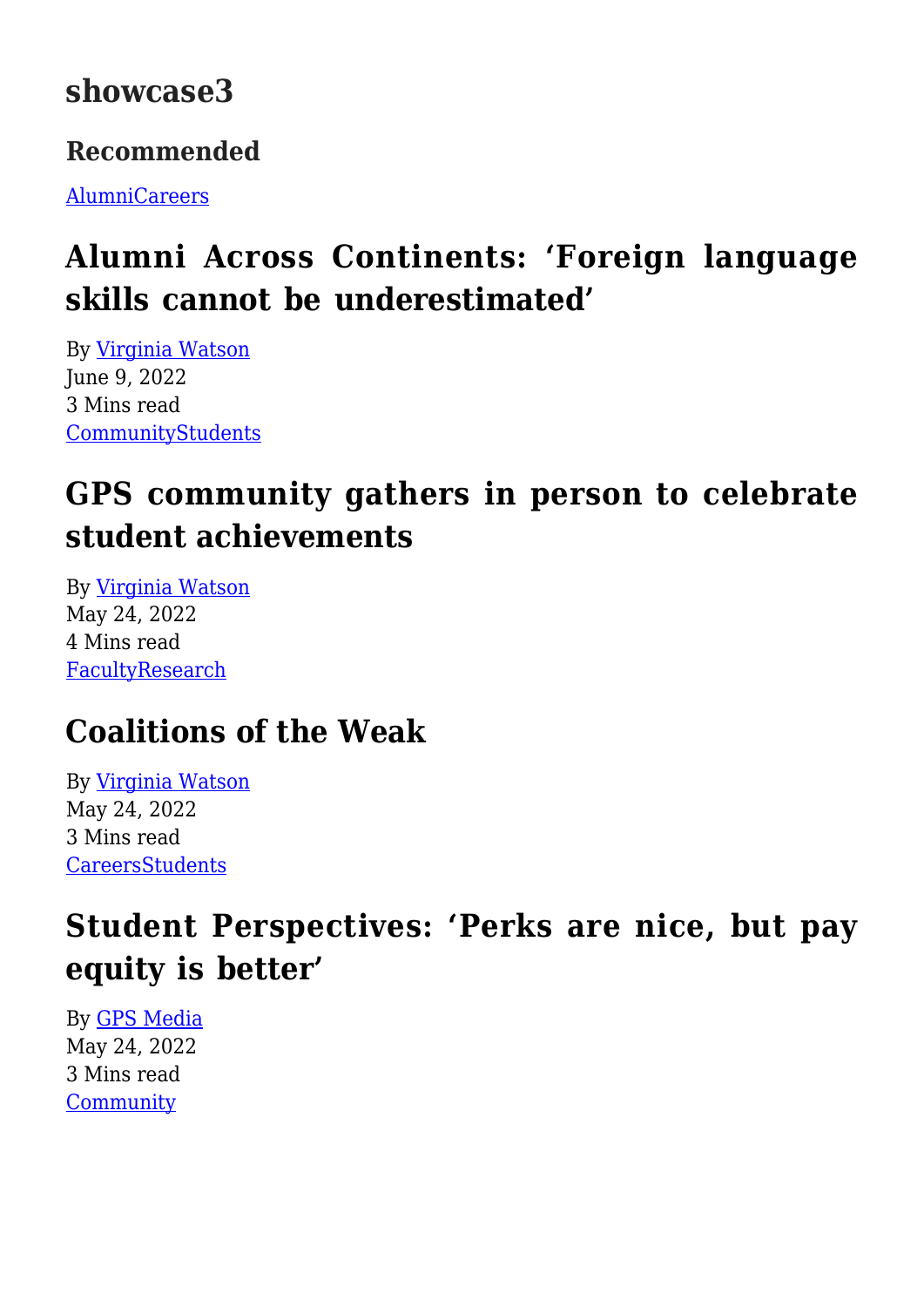### **[Your next great summer read](https://gpsnews.ucsd.edu/your-next-great-summer-read/)**

By [Virginia Watson](https://gpsnews.ucsd.edu/author/vwatson/) May 24, 2022 3 Mins read

### **showcase4**

#### **Recommended**

[Alumni](https://gpsnews.ucsd.edu/category/alumni/)[Careers](https://gpsnews.ucsd.edu/category/careers/)

# **[Alumni Across Continents: GPS provides 'a great](https://gpsnews.ucsd.edu/alumni-across-continents-gps-provides-a-great-education-and-has-paid-off-over-30-plus-years/) [education and has paid off over 30-plus years'](https://gpsnews.ucsd.edu/alumni-across-continents-gps-provides-a-great-education-and-has-paid-off-over-30-plus-years/)**

June 14, 2022 2 Mins read [Alumni](https://gpsnews.ucsd.edu/category/alumni/)[Careers](https://gpsnews.ucsd.edu/category/careers/)

### **[Alumni Across Continents: 'Foreign language](https://gpsnews.ucsd.edu/alumni-across-contents-foreign-language-skills-cannot-be-underestimated/) [skills cannot be underestimated'](https://gpsnews.ucsd.edu/alumni-across-contents-foreign-language-skills-cannot-be-underestimated/)**

By [Virginia Watson](https://gpsnews.ucsd.edu/author/vwatson/) June 9, 2022 3 Mins read [Community](https://gpsnews.ucsd.edu/category/community/)[Students](https://gpsnews.ucsd.edu/category/students/)

### **[GPS community gathers in person to celebrate](https://gpsnews.ucsd.edu/gps-community-gathers-in-person-to-celebrate-student-achievements/) [student achievements](https://gpsnews.ucsd.edu/gps-community-gathers-in-person-to-celebrate-student-achievements/)**

By [Virginia Watson](https://gpsnews.ucsd.edu/author/vwatson/) May 24, 2022 4 Mins read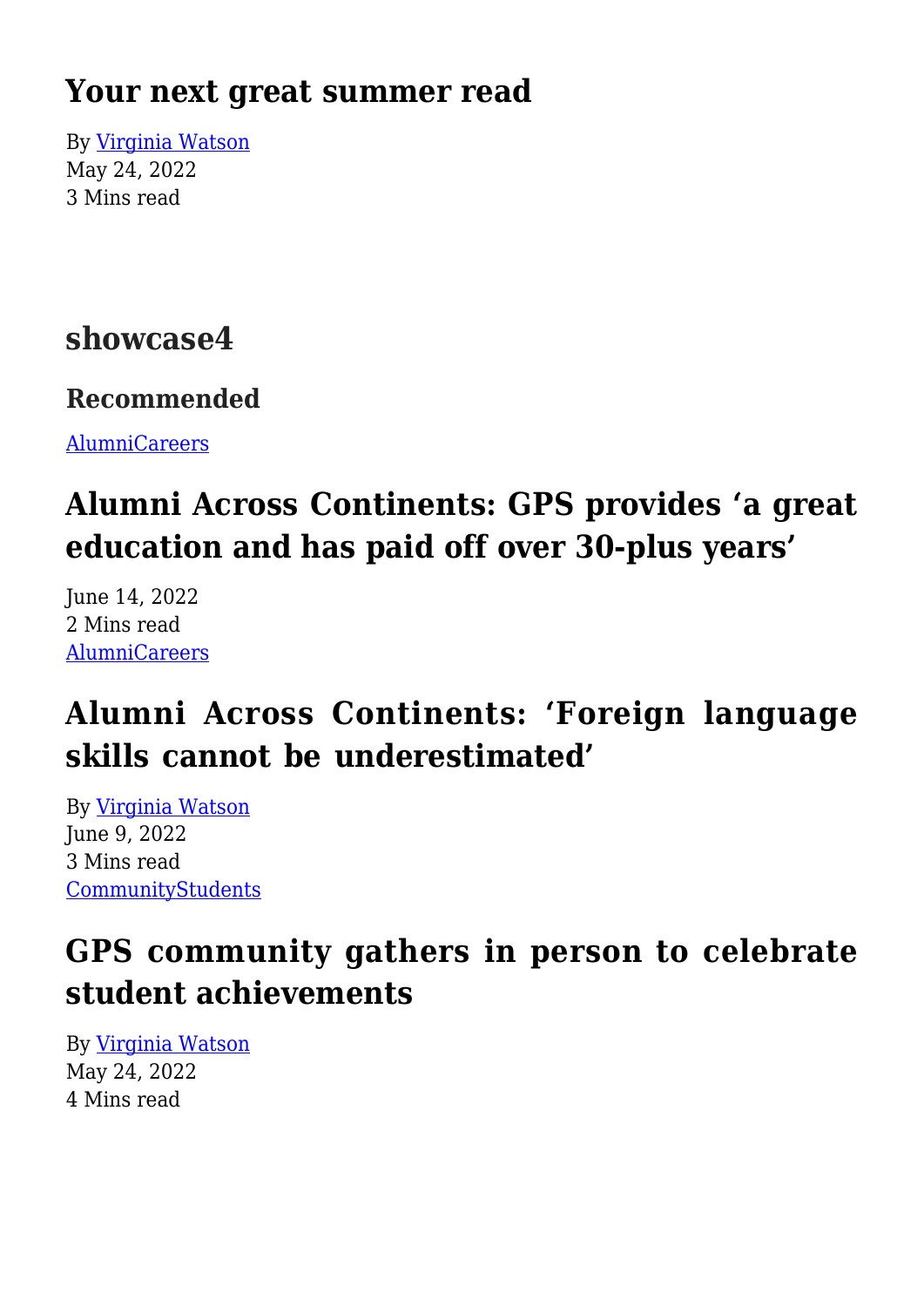### **showcase5**

#### **Recommended**

[Alumni](https://gpsnews.ucsd.edu/category/alumni/)[Careers](https://gpsnews.ucsd.edu/category/careers/)

# **[Alumni Across Continents: GPS provides 'a great](https://gpsnews.ucsd.edu/alumni-across-continents-gps-provides-a-great-education-and-has-paid-off-over-30-plus-years/) [education and has paid off over 30-plus years'](https://gpsnews.ucsd.edu/alumni-across-continents-gps-provides-a-great-education-and-has-paid-off-over-30-plus-years/)**

June 14, 2022 2 Mins read [Alumni](https://gpsnews.ucsd.edu/category/alumni/)[Careers](https://gpsnews.ucsd.edu/category/careers/)

# **[Alumni Across Continents: 'Foreign language](https://gpsnews.ucsd.edu/alumni-across-contents-foreign-language-skills-cannot-be-underestimated/) [skills cannot be underestimated'](https://gpsnews.ucsd.edu/alumni-across-contents-foreign-language-skills-cannot-be-underestimated/)**

June 9, 2022 3 Mins read **[Community](https://gpsnews.ucsd.edu/category/community/)[Students](https://gpsnews.ucsd.edu/category/students/)** 

# **[GPS community gathers in person to celebrate](https://gpsnews.ucsd.edu/gps-community-gathers-in-person-to-celebrate-student-achievements/) [student achievements](https://gpsnews.ucsd.edu/gps-community-gathers-in-person-to-celebrate-student-achievements/)**

By [Virginia Watson](https://gpsnews.ucsd.edu/author/vwatson/) May 24, 2022 4 Mins read Students receive numerous accolades for research, grades and giving back to their fellow students

[Read more](https://gpsnews.ucsd.edu/gps-community-gathers-in-person-to-celebrate-student-achievements/) [Faculty](https://gpsnews.ucsd.edu/category/faculty/)[Research](https://gpsnews.ucsd.edu/category/research/)

# **[Coalitions of the Weak](https://gpsnews.ucsd.edu/coalitions-of-the-weak/)**

May 24, 2022 3 Mins read **[Careers](https://gpsnews.ucsd.edu/category/careers/)[Students](https://gpsnews.ucsd.edu/category/students/)**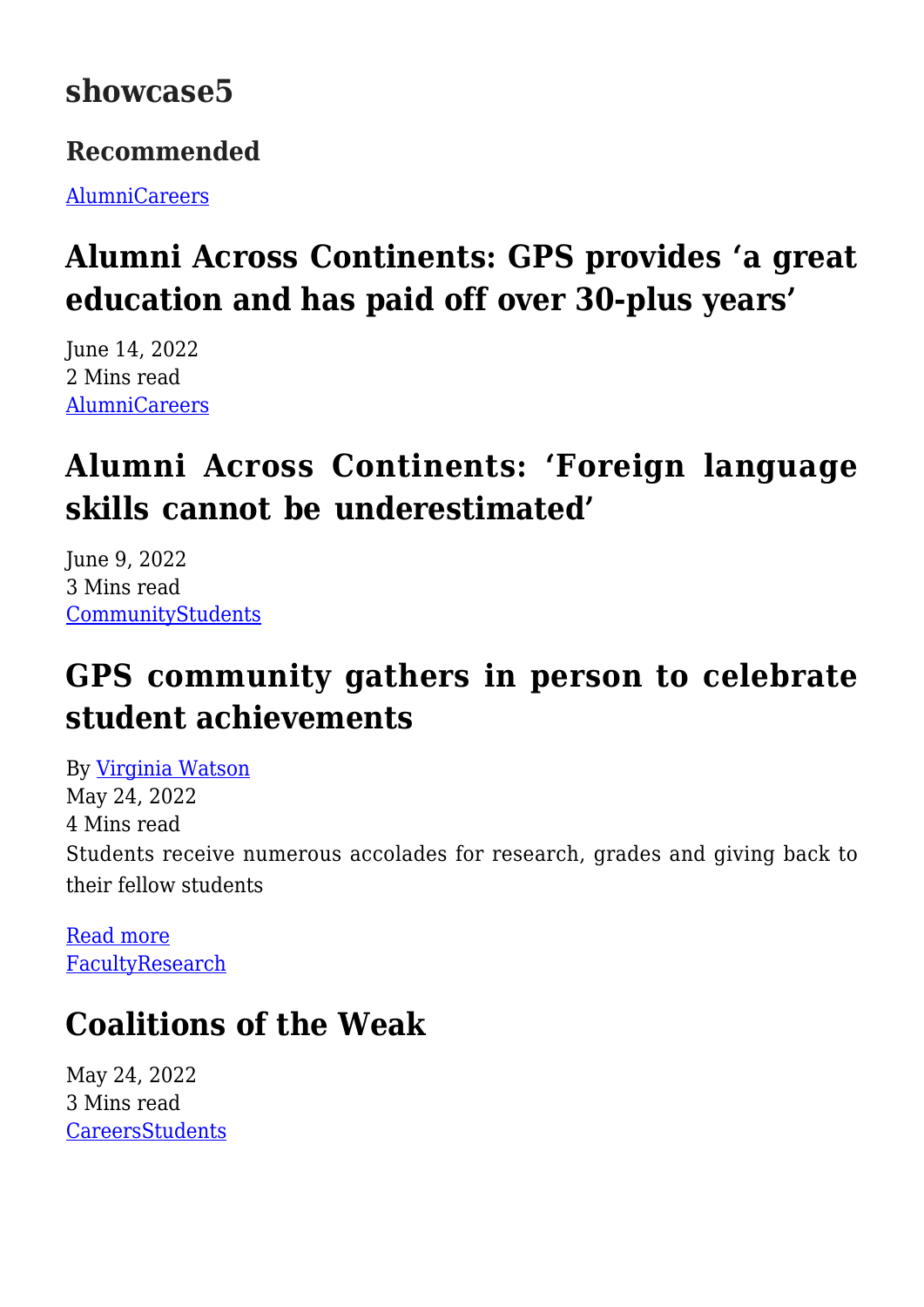### **[Student Perspectives: 'Perks are nice, but pay](https://gpsnews.ucsd.edu/student-perspectives-perks-are-nice-but-pay-equity-is-better/) [equity is better'](https://gpsnews.ucsd.edu/student-perspectives-perks-are-nice-but-pay-equity-is-better/)**

May 24, 2022 3 Mins read

### **subscribe**

#### **Recommended**

### **categories**

#### **Recommended**

168 Posts **[Faculty](https://gpsnews.ucsd.edu/category/faculty/)** [View posts](https://gpsnews.ucsd.edu/category/faculty/) 103 Posts [Alumni](https://gpsnews.ucsd.edu/category/alumni/) [View posts](https://gpsnews.ucsd.edu/category/alumni/) 124 Posts **[Students](https://gpsnews.ucsd.edu/category/students/)** [View posts](https://gpsnews.ucsd.edu/category/students/) 55 Posts **[Degrees](https://gpsnews.ucsd.edu/category/degrees/)** [View posts](https://gpsnews.ucsd.edu/category/degrees/) 199 Posts **[Research](https://gpsnews.ucsd.edu/category/research/)** [View posts](https://gpsnews.ucsd.edu/category/research/) 60 Posts [Events](https://gpsnews.ucsd.edu/category/events/) [View posts](https://gpsnews.ucsd.edu/category/events/) 31 Posts **[Community](https://gpsnews.ucsd.edu/category/community/)**